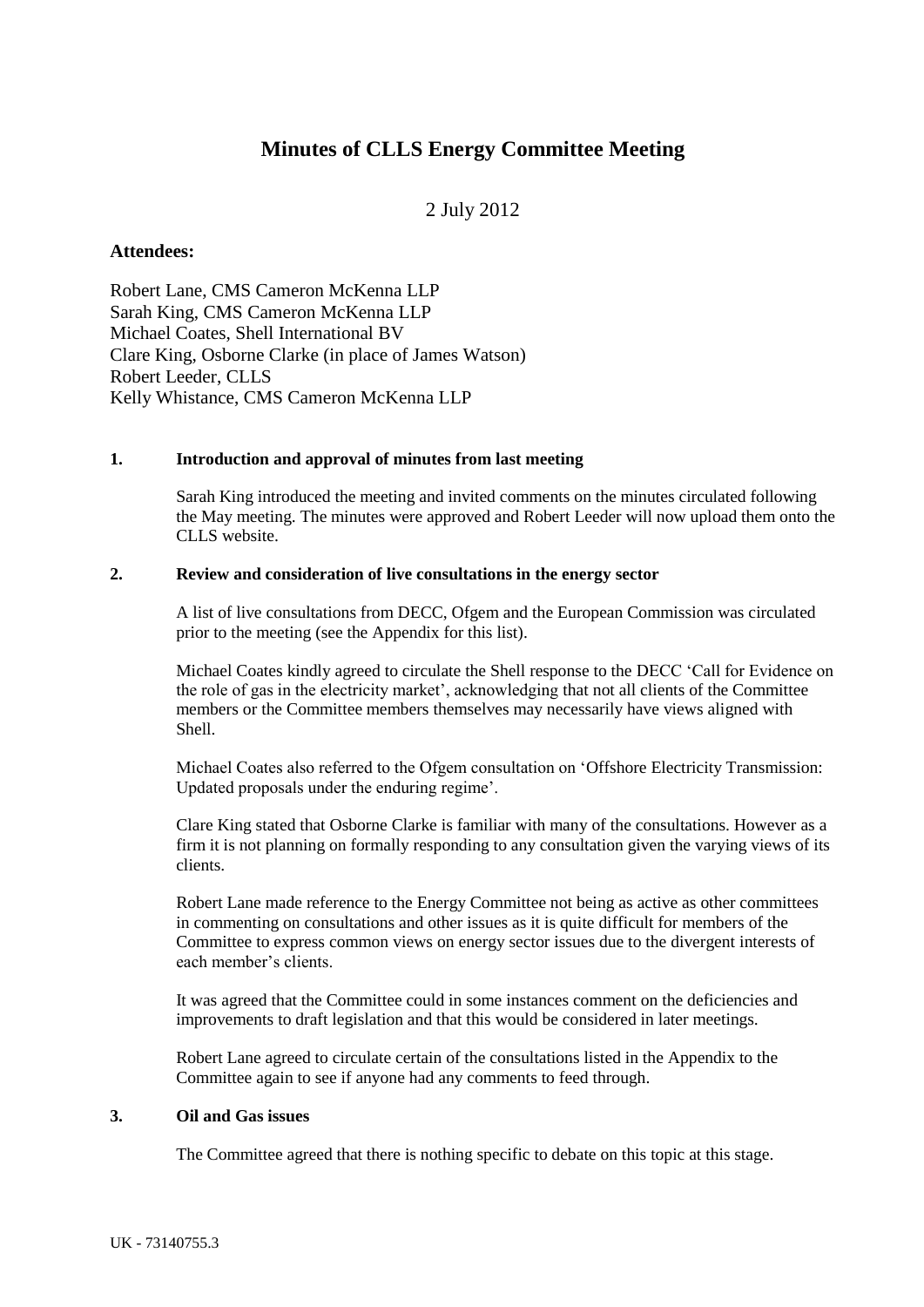### **4. Any other business**

The Committee agreed that going forward the focus of the meetings should be on learning about the activities of other areas of the energy sector and on updating on current hot topics. As a result, the purpose of the meeting should be primarily educational and commenting on consultations should become secondary. The next agenda will be drafted to reflect this.

In addition, given the low attendance at this meeting, it was agreed that a reminder of the meeting shall be sent around one week prior to the scheduled meeting date to see if most members of the Committee can attend.

### **5. Next meeting**

The next meeting shall be held in the second week of September following the holiday season. A suggested date is Tuesday 11 September. Kelly/Sarah will send around calendar invites and dial in details in due course.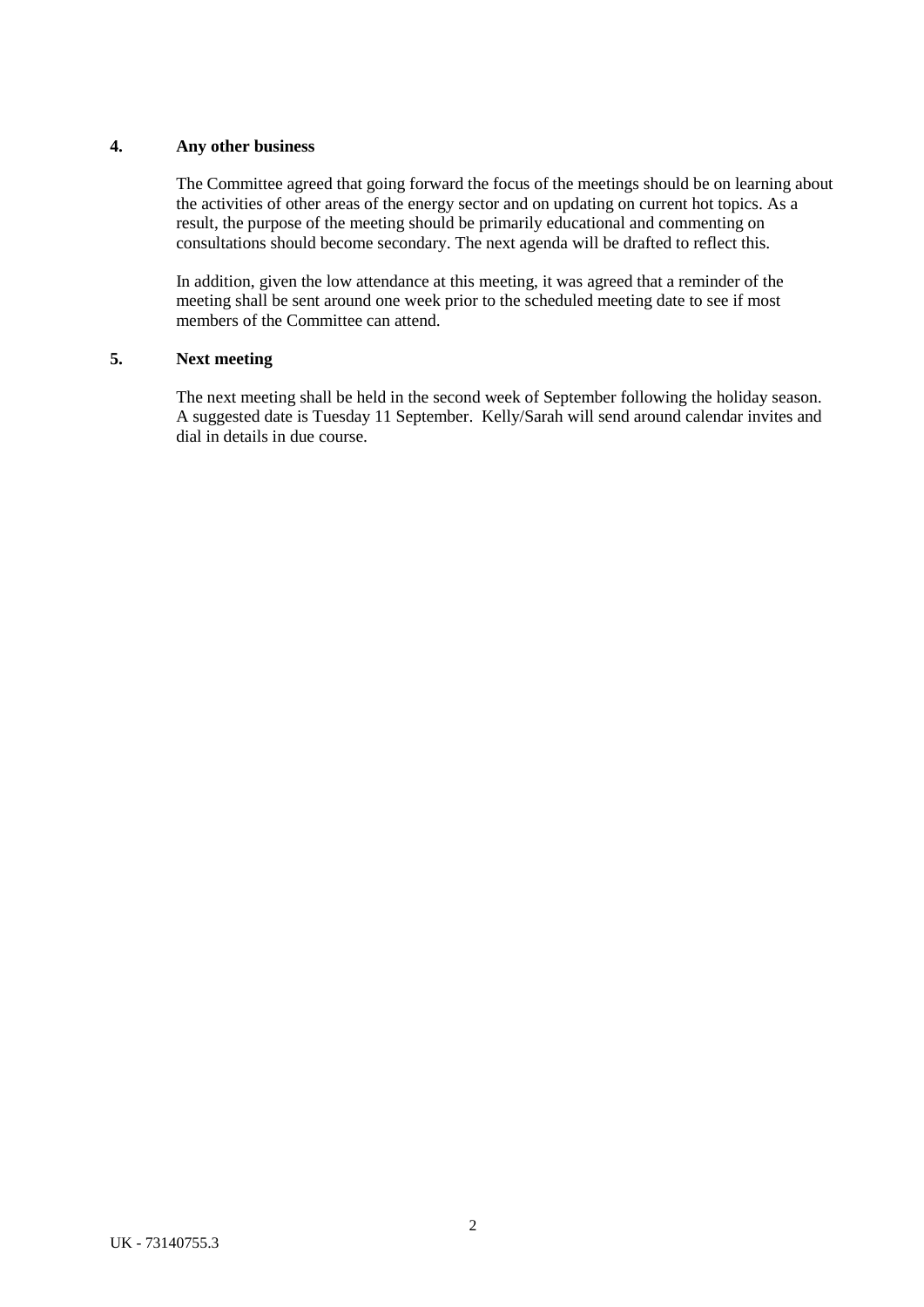# **APPENDIX**

# **Review and consideration of live consultations in the energy sector**

## **1. DECC Consultations – circulated for review following the last meeting on 2 May 2012**

- (a) DECC Call for Evidence on the role of gas in the electricity market (see link [here\)](http://www.decc.gov.uk/en/content/cms/consultations/gas_elec_mkt/gas_elec_mkt.aspx).
- (b) DECC Call for Evidence: renewable energy trading (see link [here\)](http://www.decc.gov.uk/en/content/cms/consultations/trading/trading.aspx).

### 2. **Other live DECC Consultations**

- (a) [Consultation on a proposed new power for Ofgem to compel regulated energy](http://www.decc.gov.uk/en/content/cms/consultations/ofgem_redress/ofgem_redress.aspx)  [businesses to provide redress to consumers](http://www.decc.gov.uk/en/content/cms/consultations/ofgem_redress/ofgem_redress.aspx) (see link [here\)](http://www.decc.gov.uk/en/content/cms/consultations/ofgem_redress/ofgem_redress.aspx) – closes 2 July 2012
- (b) [Smart Metering Implementation Programme: Consultation on a draft licence condition](http://www.decc.gov.uk/en/content/cms/consultations/smart_mtr_sec/smart_mtr_sec.aspx)  [relating to security risk assessments and audits in the period before the DCC provides](http://www.decc.gov.uk/en/content/cms/consultations/smart_mtr_sec/smart_mtr_sec.aspx)  [services to Smart Meters](http://www.decc.gov.uk/en/content/cms/consultations/smart_mtr_sec/smart_mtr_sec.aspx) (see link [here\)](http://www.decc.gov.uk/en/content/cms/consultations/smart_mtr_sec/smart_mtr_sec.aspx) – closes 27 July 2012
- (c) [Smart Metering Implementation Programme: Strategy and consultation on information](http://www.decc.gov.uk/en/content/cms/consultations/sm_evaluation/sm_evaluation.aspx)  [requirements for monitoring and evaluation](http://www.decc.gov.uk/en/content/cms/consultations/sm_evaluation/sm_evaluation.aspx) (see link [here\)](http://www.decc.gov.uk/en/content/cms/consultations/sm_evaluation/sm_evaluation.aspx) – closes 27 July 2012

(d) [Transposition of EU Directive 2009/29/EC revising EU Directive 2003/87/EC: a public](http://www.decc.gov.uk/en/content/cms/consultations/trans_eu_dir/trans_eu_dir.aspx)  [consultation](http://www.decc.gov.uk/en/content/cms/consultations/trans_eu_dir/trans_eu_dir.aspx) (see link [here\)](http://www.decc.gov.uk/en/content/cms/consultations/trans_eu_dir/trans_eu_dir.aspx) – closes 31 July 2012

- (e) [Consultation on the proposed justification process for the reuse of plutonium](http://www.decc.gov.uk/en/content/cms/consultations/pluto_reuse/pluto_reuse.aspx) (see link [here\)](http://www.decc.gov.uk/en/content/cms/consultations/pluto_reuse/pluto_reuse.aspx) – closes 20 August 2012
- (f) [Consultation on energy supply company administration](http://www.decc.gov.uk/en/content/cms/consultations/en_sup_rules/en_sup_rules.aspx) (see link [here\)](http://www.decc.gov.uk/en/content/cms/consultations/en_sup_rules/en_sup_rules.aspx) closes 7 September 2012

#### **3. Live Ofgem Consultations**

- (a) Offshore Electricity Transmission: Updated proposals under the enduring regime (see link [here\)](http://www.ofgem.gov.uk/Pages/MoreInformation.aspx?file=Enduring%20con%20doc%20May%2012.pdf&refer=Networks/offtrans/pdc/cdr/2012) – closes 17 July 2012
- (b) Supporting effective switching for domestic customers with smart meters: additional statutory notice (see link [here\)](http://www.ofgem.gov.uk/Pages/MoreInformation.aspx?file=Supporting%20effective%20switching%20for%20domestic%20customers%20with%20smart%20meters%20additional%20statutory%20notice.pdf&refer=Markets/sm/metering/sm) – closes 18 July 2012
- (c) Three week gas switching: consultation on UNC369, UNC403, iGT-UNC41 and iGT-UNC42 (see link [here\)](http://www.ofgem.gov.uk/Pages/MoreInformation.aspx?file=Three-week%20gas%20switching-%20consultation%20on%20UNC396%20UNC403%20iGT-UNC41%20and%20iGT-UNC42-%20Final.pdf&refer=Markets/sm/strategy) – closes 20 July 2012
- (d) Notice under Section 11a(2) of the Electricity Act 1989 of proposed modification to the electricity transmission licence of Scottish Hydro Electric Limited (SHETL) (see link [here\)](file:///C:/Users/Robert/AppData/Local/Microsoft/Windows/Temporary%20Internet%20Files/Content.Outlook/3SIY7FYC/(a)%09http:/www.ofgem.gov.uk/Pages/MoreInformation.aspx%3ffile=Sloy%20Modification%20Notice%2011-06-2012.pdf&refer=Networks/Trans/ElecTransPolicy/CriticalInvestments/TIRG) – closes 23 July 2012
- (e) Consultation on amendments to Ofgem's administration of the Renewable Heat Incentive scheme (see link [here\)](http://www.ofgem.gov.uk/Pages/MoreInformation.aspx?file=Consultation%20on%20amendments%20to%20Ofgem%22s%20administration%20of%20the%20Renewable%20Heat%20Incentive%20scheme.pdf&refer=e-serve/RHI) – closes 22 August 2012

#### **4. Live European Commission Consultations**

(a) Energy Efficiency - Intelligent Energy – Europe III in Horizon 2020 (see link [here\)](http://ec.europa.eu/energy/efficiency/consultations/iee3_in_horizon_2020_en.htm) - closes 5 September 2012